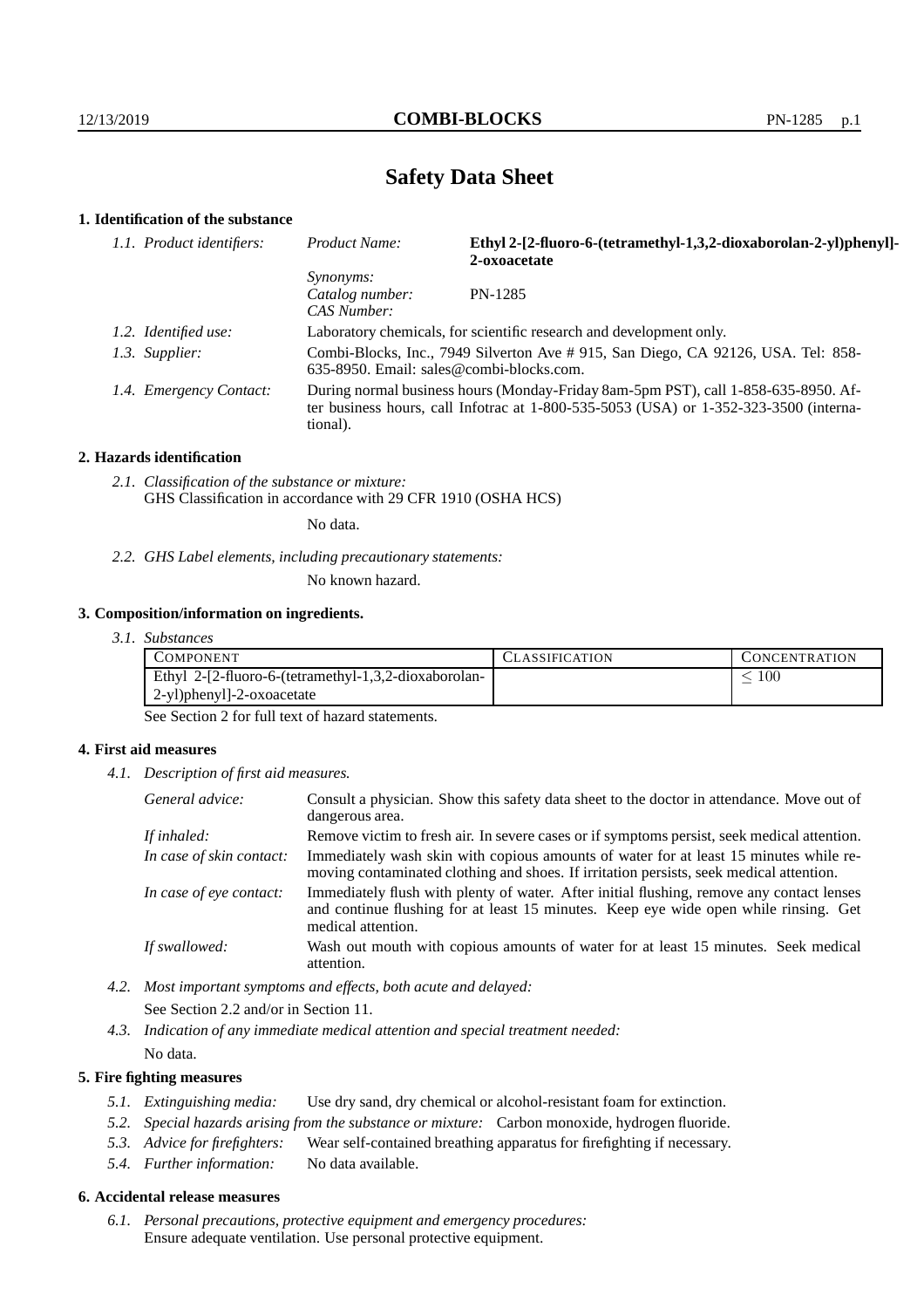|                          | 6.2. Environmental precautions:                                                                                                                                                                                                                                    |                                                                                                                                                                                                                                                                            |  |  |  |
|--------------------------|--------------------------------------------------------------------------------------------------------------------------------------------------------------------------------------------------------------------------------------------------------------------|----------------------------------------------------------------------------------------------------------------------------------------------------------------------------------------------------------------------------------------------------------------------------|--|--|--|
|                          | Should not be released into the environment. See Section 12 for additional ecological information.                                                                                                                                                                 |                                                                                                                                                                                                                                                                            |  |  |  |
|                          | 6.3. Methods and materials for containment and cleaning up:                                                                                                                                                                                                        |                                                                                                                                                                                                                                                                            |  |  |  |
|                          | Sweep up or vacuum up spillage and collect in suitable container for disposal.                                                                                                                                                                                     |                                                                                                                                                                                                                                                                            |  |  |  |
|                          | 6.4. Reference to other sections:                                                                                                                                                                                                                                  |                                                                                                                                                                                                                                                                            |  |  |  |
|                          |                                                                                                                                                                                                                                                                    | Refer to protective measures listed in Sections 8 and 13.                                                                                                                                                                                                                  |  |  |  |
|                          | 7. Handling and storage                                                                                                                                                                                                                                            |                                                                                                                                                                                                                                                                            |  |  |  |
|                          | 7.1. Precautions for safe handling: Avoid contact with skin and eyes. Avoid inhalation of vapour or mist. Keep away<br>from sources of ignition - No smoking. Take measures to prevent the build up of electro-<br>static charge. For precautions see section 2.2. |                                                                                                                                                                                                                                                                            |  |  |  |
|                          | 7.2. Conditions for safe storage, including any incompatibilities: Store refrigerated. Keep container tightly closed in<br>a dry and well-ventilated place. Containers which are opened must be carefully resealed<br>and kept upright to prevent leakage.         |                                                                                                                                                                                                                                                                            |  |  |  |
|                          | 7.3. Specific end use(s):                                                                                                                                                                                                                                          | Laboratory chemicals, for scientific research and development only.                                                                                                                                                                                                        |  |  |  |
|                          | 8. Exposure Controls / Personal protection                                                                                                                                                                                                                         |                                                                                                                                                                                                                                                                            |  |  |  |
| 8.1. Control parameters: |                                                                                                                                                                                                                                                                    |                                                                                                                                                                                                                                                                            |  |  |  |
|                          | Components with workplace control parameters: Contains no substances with occupational exposure limit values.                                                                                                                                                      |                                                                                                                                                                                                                                                                            |  |  |  |
|                          | 8.2. Exposure controls:                                                                                                                                                                                                                                            |                                                                                                                                                                                                                                                                            |  |  |  |
|                          | Appropriate engineering controls: Ensure that eyewash stations and safety showers are close to the workstation<br>location. Ensure adequate ventilation, especially in confined areas.                                                                             |                                                                                                                                                                                                                                                                            |  |  |  |
|                          | Personal protective equipment:                                                                                                                                                                                                                                     |                                                                                                                                                                                                                                                                            |  |  |  |
|                          | Eye/face protection:                                                                                                                                                                                                                                               | Wear appropriate protective eyeglasses or chemical safety goggles as described by OSHA's<br>eye and face protection regulations in 29 CFR 1910.133 or European Standard EN166.                                                                                             |  |  |  |
|                          | Skin protection:                                                                                                                                                                                                                                                   | Handle with gloves. Gloves must be inspected prior to use. Use proper glove removal<br>technique (without touching glove's outer surface) to avoid skin contact with this product.<br>Dispose of contaminated gloves after use in accordance with applicable laws and good |  |  |  |

# **8. Exposure Controls / Personal protection**

| Eye/face protection:               | Wear appropriate protective eyeglasses or chemical safety goggles as described by OSHA's<br>eye and face protection regulations in 29 CFR 1910.133 or European Standard EN166.                                                                                                                                         |  |  |
|------------------------------------|------------------------------------------------------------------------------------------------------------------------------------------------------------------------------------------------------------------------------------------------------------------------------------------------------------------------|--|--|
| Skin protection:                   | Handle with gloves. Gloves must be inspected prior to use. Use proper glove removal<br>technique (without touching glove's outer surface) to avoid skin contact with this product.<br>Dispose of contaminated gloves after use in accordance with applicable laws and good<br>laboratory practices. Wash and dry hands |  |  |
| <b>Body Protection:</b>            | Complete suit protecting against chemicals, Flame retardant antistatic protective clothing.,<br>The type of protective equipment must be selected according to the concentration and<br>amount of the dangerous substance at the specific workplace.                                                                   |  |  |
| Respiratory protection:            |                                                                                                                                                                                                                                                                                                                        |  |  |
| Control of environmental exposure: | Prevent further leakage or spillage if safe to do so. Do not let product enter<br>drains.                                                                                                                                                                                                                              |  |  |

# **9. Physical and chemical properties**

*9.1. Information on basic physical and chemical properties*

| (a)                        | Appearance:                                   | No data  |
|----------------------------|-----------------------------------------------|----------|
| (b)                        | Odour:                                        | No data  |
| (c)                        | Odour Threshold:                              | No data  |
| (d)                        | $pH$ :                                        | No data  |
| (e)                        | Melting point/freezing point:                 | No date. |
| (f)                        | Initial boiling point and boiling range:      | No data  |
| (g)                        | Flash point:                                  | No data  |
| (h)                        | Evaporatoin rate:                             | No data  |
| (i)                        | Flammability (solid, gas):                    | No data  |
| (j)                        | Upper/lower flammability or explosive limits: | No data  |
| (k)                        | Vapour pressure:                              | No data  |
| $\left( \mathrm{l}\right)$ | Vapour density:                               | No data  |
| (m)                        | Relative density:                             | No data  |
| (n)                        | Water solubility:                             | No data  |
| $\rm (o)$                  | Partition coefficient: n-octanol/water:       | No data  |
| (p)                        | Auto-ignition:                                | No data  |
| (q)                        | Decomposition temperature:                    | No data  |
| (r)                        | Viscosity:                                    | No data  |
| (s)                        | Explosive properties:                         | No data  |
| (t)                        | Oxidizing properties:                         | No data  |